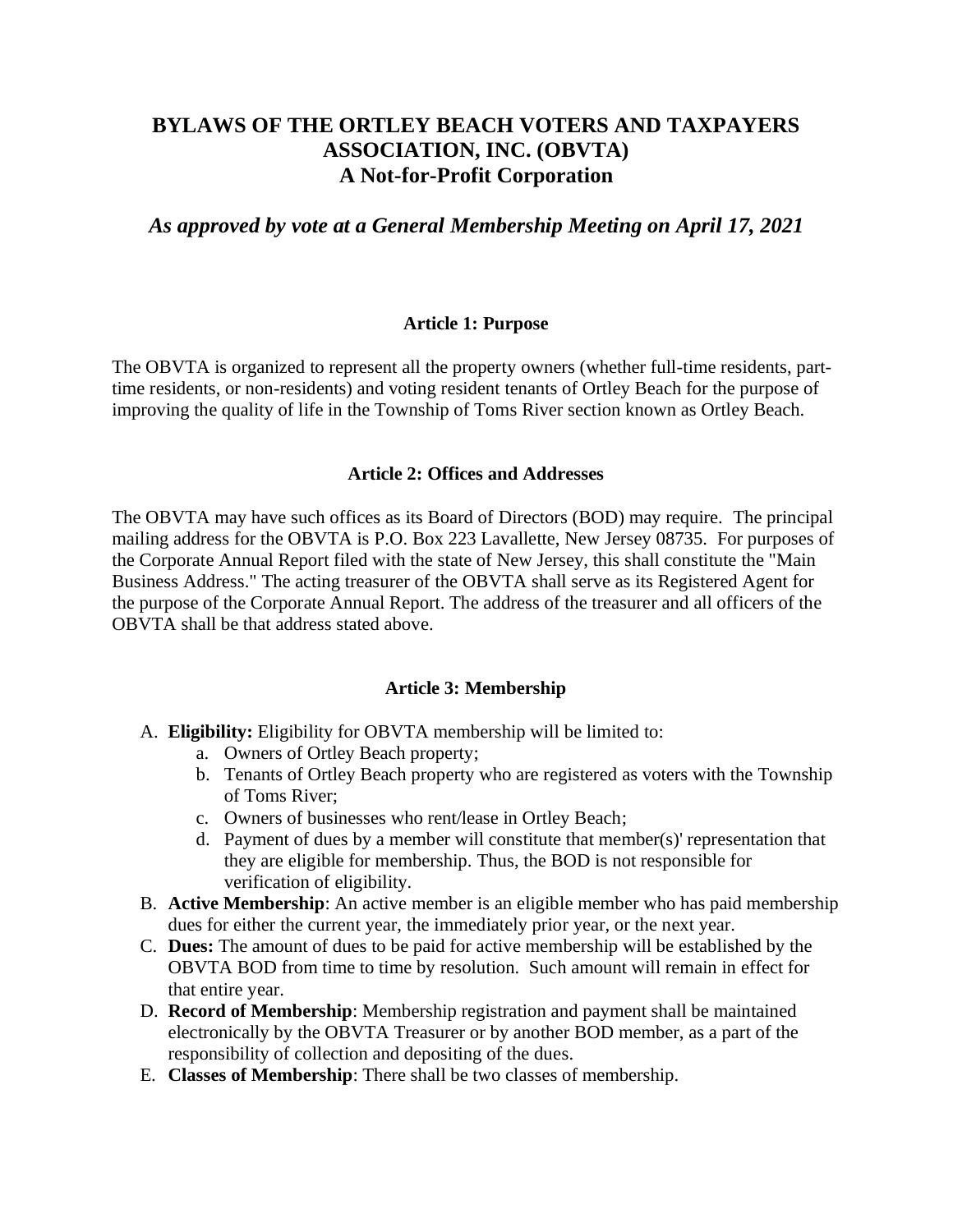- a. **Family Membership**: A family membership will entitle only one eligible member of the family to vote at membership meetings. For this purpose, a family is defined to include people living in a common dwelling unit regardless of marital status or relationship status. Thus, for example, two unrelated, unmarried, individuals residing at the same dwelling unit could constitute a family at the individuals' option. In such a circumstance, only a single dues payment would be necessary for both individuals to be members.
- b. **Business Membership**: A business membership entitles representatives from the business to attend membership and business meetings, receive communications, and participate in other membership activities. Only one vote per business membership will be allowed.
- F. **Removal of Member**: In the event that a majority of the BOD members determine that a member took an action or actions which caused or will cause harm or otherwise be damaging to the OBVTA, a majority vote of BOD members will direct an Ethics Committee to review the matter. The Ethics Committee, in its sole discretion, shall review the action or actions referred to them by the vote of the majority of the BOD members. The member or members under review for removal will be given the opportunity to respond to the Ethics Committee's evaluation prior to the Ethics Committee taking any action for removal. Removal of the member or members requires a 2/3 affirmative vote by the Ethics Committee. Once removed, that member will no longer be eligible for membership unless reinstated by the Ethics Committee. Reinstatement would likewise require a 2/3 affirmative vote by the Ethics Committee. The findings of the Ethics Committee will be final upon a 2/3 affirmative vote and will take effect immediately. The Ethics Committee will report the findings and action to the OBVTA BOD within 72 hours of the determination. The OBVTA general membership will be advised by the Ethics Committee of any actions taken at the next general membership meeting after the final determination and action was undertaken.
- G. **Voting Rights**: Only active members are permitted to vote. Only one vote per family member or business member will be allowed.
- H. **Non-Member**: Any person who is not eligible, not an active member, or is a removed member who attends meetings of the membership is considered a non-member. Nonmembers shall not have any voting rights at membership meetings.
- I. **Meetings of Membership**:
	- a. **Annual Meeting:** An annual meeting of the membership shall be held on the third Saturday in the month of June. The BOD shall determine the time and place of the meeting and may change the date to accommodate any conflicts. The annual meeting shall include in its business the election of Directors.
	- b. **Monthly Meetings:** All meetings other than the Annual Meeting shall be known as monthly meetings. The schedule for the monthly meetings will be determined in November of the prior year by the Secretary with majority agreement by members of the BOD.
	- c. **Notice of Meetings**: Written notice of meetings shall be posted on the OBVTA website at the beginning of the year, and distributed to members who have provided the OBVTA with e-mail addresses.
	- d. **Quorum**: At least 40 active members, including BOD members, must be present at any meeting before official business can be conducted. If a quorum is not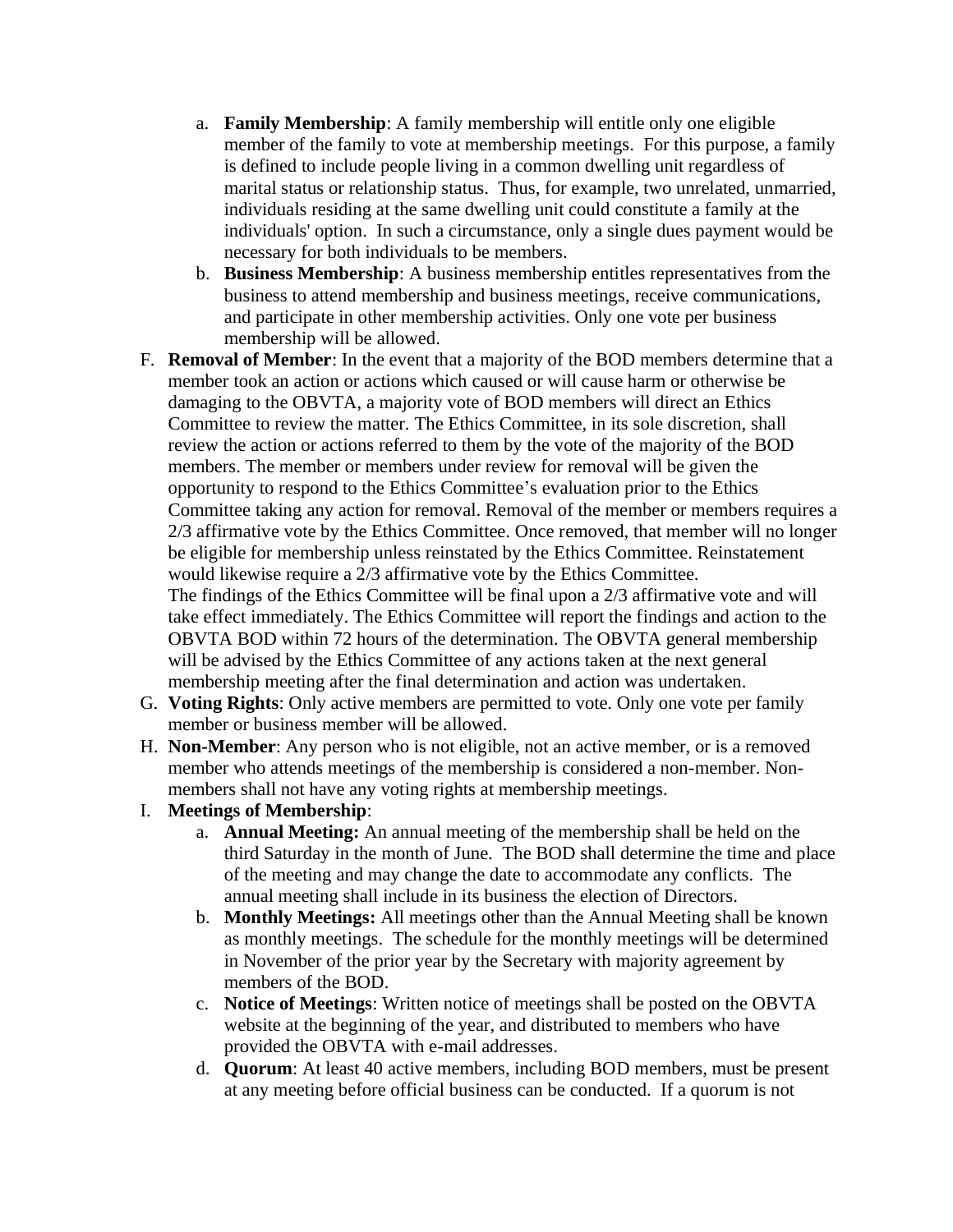present, the meeting will continue and information may be presented, however, no resolutions or other actions requiring a vote may be acted upon.

e. **Voting Process**: All votes, except for those of Officers and Directors, will be taken by a show of hands. The President will determine the majority of the votes by reviewing the number of hands raised. If a determination of the majority is not apparent from a review of the raised hands, the President will count the number of raised hands, and the Secretary will verify that count.

## **Article 4: Board of Directors**

- A. **Responsibility of BOD**: The BOD collectively shall be responsible for the management of the affairs of the OBVTA. Given that responsibility, the BOD will adopt **Resolutions**  during meetings of the BOD pertaining to the management of the affairs of the OBVTA. A resolution can be, but does not have to be, labeled as such in the minutes of the BOD; thus, a vote on an action to be taken will be considered to be a resolution by the BOD even though not labeled as such. Resolutions by the BOD must fall into one of two categories as determined by the BOD at the time of the resolution:
	- **a. An administrative resolution** is an action by the BOD **not** requiring membership approval.
	- b. **A membership resolution** is an action proposed by the BOD that either proclaims a position to be promoted by the OBVTA, or impacts upon the OBVTA community in general. A membership resolution will be designated by the BOD and must be voted upon by the membership at a meeting determined to be appropriate by the BOD.
- B. **Constituency of BOD**: The BOD shall consist of up to a maximum of nine (9) active members. There shall be two types of Directors: Officer Directors and At-Large Directors. There shall be four (4) Officer Directors including President, Vice President, Secretary, and Treasurer at all times. There shall be up to five (5) At-Large Directors. Except during a vacancy, there shall always be an odd number of Directors. If there is a vacancy such that an even number of Directors exists, the President shall cast the tiebreaking vote.

#### C. **Director Terms:**

- a. All BOD members will hold office for three years, with no maximum limit on terms
- b. Terms of Directors will be laddered such that:
	- i. Directors 1, 2 and 3 shall be up for election in Year 1.
	- ii. Directors 4, 5 and 6 shall be up for election in Year 2.
	- iii. Directors 7, 8 and 9 shall be up for election in Year 3.
	- iv. All Directors will then be up for re-election every three years.
- c. Each Director's term shall run from July 1 following their election at the June annual membership meeting through June 30 three years after that term began.

#### D. **Nomination and Election of Directors**:

a. Expiring terms of Directors will be announced, and a call for nominations to fill them will be made, at the April meeting, with a deadline for all nominations to be submitted to the President one week before the May meeting.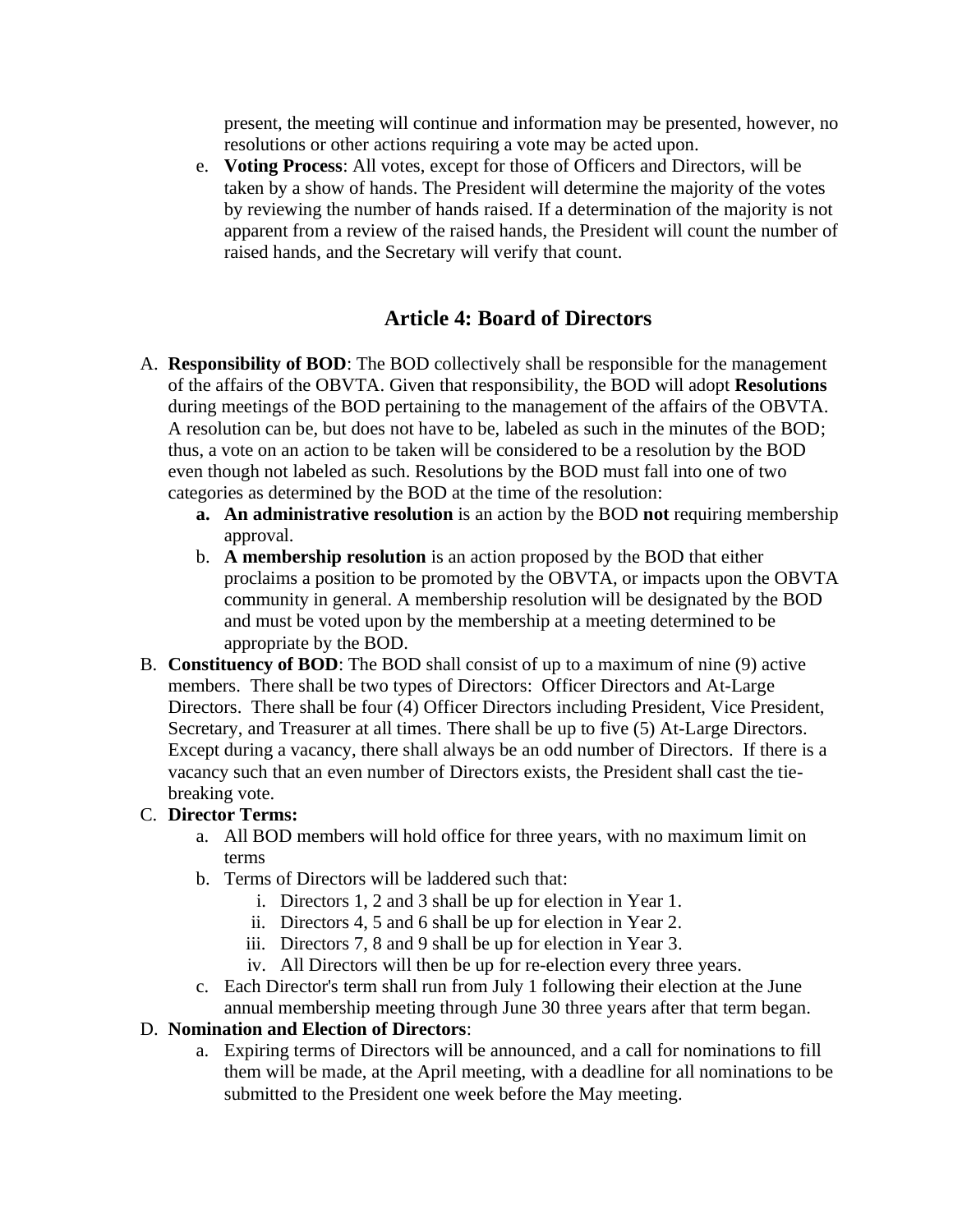- b. At the May general membership meeting, the slate of nominations will be announced to the membership. Material regarding each nominee will be provided to the President by the nominee and then distributed to the membership prior to the June membership meeting.
- c. The nominees will be voted upon in June at the annual membership meeting if a quorum is met.
- d. If there is only one nomination for a position, the Secretary will immediately cast a vote electing the nominee. If there is more than one nominee for a position, a vote will be taken by ballot, either on paper or electronically or both. The winner will be determined by a simple majority vote of all members present at the June meeting if a quorum is met.

### E. **Vacancies**:

- a. If a director's seat becomes vacant after the yearly elections of Board of Directors, or if a Director resigns or is removed from office, that Director position may be filled by appointment by the majority of the members of the BOD at the next meeting following the resignation or removal.
- b. A Director completing the unexpired term of a previous Director as a result of a vacancy shall serve out the remainder of the term of the Director being replaced.
- F. **Removal of Directors**: The BOD may propose to remove any Director for cause. Removal for cause requires the affirmative vote of 2/3 of the Directors, other than the Director who is proposed to be removed. For this purpose, cause shall be deemed to be:
	- a. The conviction of the BOD member of any Class 1 felony.
	- b. Taking an action which materially impairs the assets (tangible or intangible) of the OBVTA, if such action is not previously authorized by the BOD.
	- c. Using the assets of the OBVTA for personal purposes without authorization by the BOD.
	- d. Failure to attend at least 50 percent of the meetings of the BOD or General Membership within any calendar year period. The BOD will take into account extraordinary circumstances for non-attendance prior to removing the BOD member. Examples of extraordinary circumstances would be illness or family illness/death. If a meeting is re-scheduled, that meeting will not count in either the numerator or denominator for computing the 50 percent attendance requirement.
	- e. Failure to perform the duties required by these bylaws.
- G. **Indemnification**: The OBVTA shall maintain an Officers and Directors insurance policy that, to the extent legally permissible, shall indemnify and hold harmless each person who may serve or who has served at any time as an Officer, Director, or employee of the corporation against all expenses and liabilities, including, without limitation, counsel fees, judgments, fines, excise taxes, penalties and settlement payments, reasonably incurred by or imposed upon such person in connection with any threatened, pending or completed action, suit or proceeding in which he or she may become involved by reason of his or her service in such capacity; provided that no indemnification shall be provided for any such person with respect to any matter as to which he or she shall have been finally adjudicated in any proceeding not to have acted in good faith in the reasonable belief that such action was in the best interests of the corporation; and further provided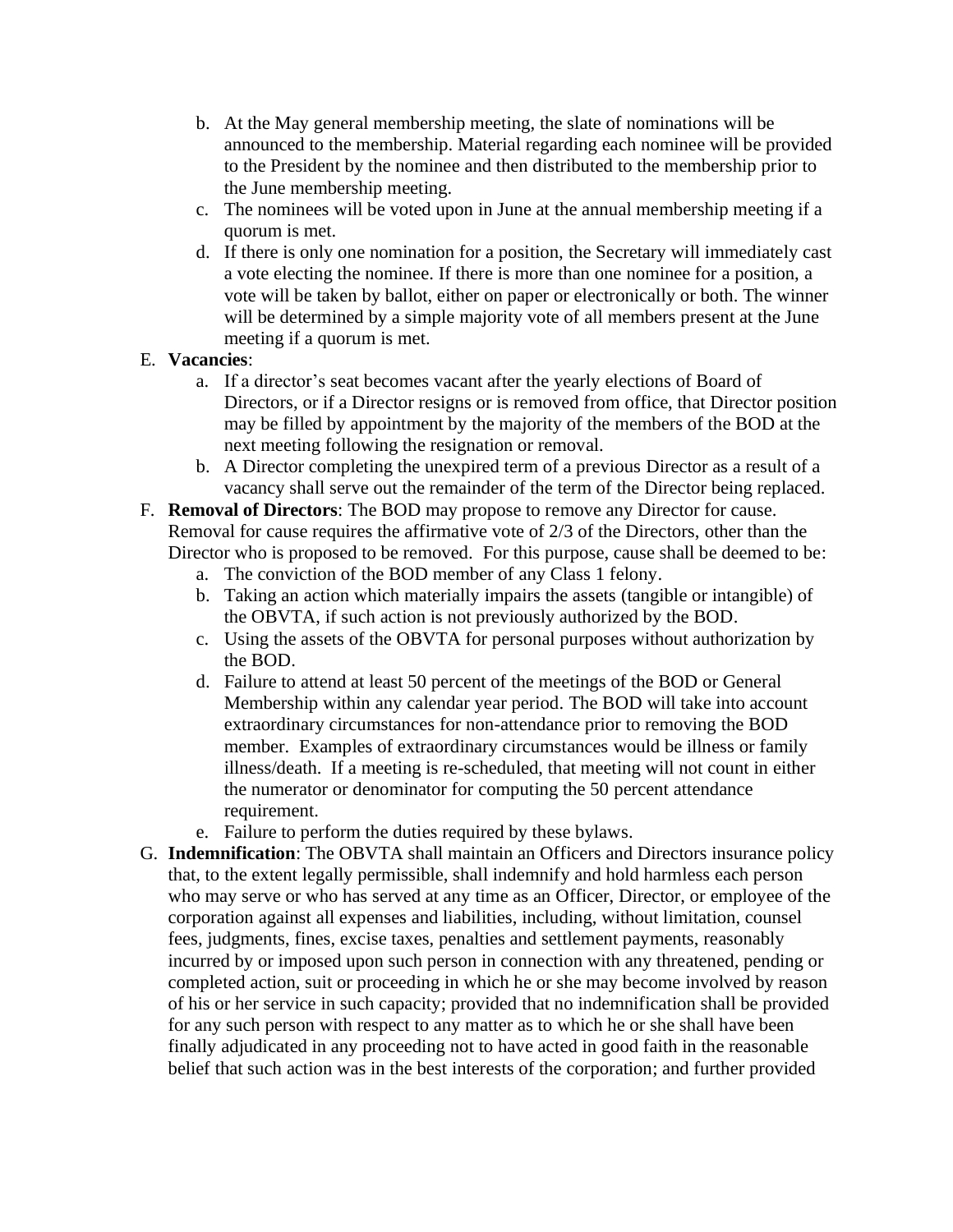that any compromise or settlement payment shall be approved by a majority vote of a quorum of Directors who are not at that time parties to the proceeding.

No amendment or repeal of the provisions of this Article which adversely affects the right of an indemnified Officer, Director, or employee under this Article shall apply to such Officer, Director, or employee with respect to those acts or omissions which occurred at any time prior to such amendment or repeal.

- H. **Compensation**: No Director shall be eligible for compensation, except for the reimbursement of expenses incurred in fulfilling the duties of Director. The BOD shall from time to time review the OBVTA policy for reimbursement.
- I. **Conflict of Interest**: Each Director shall disclose in writing to the BOD any conflict of interest that the Director believes may arise as a result of such Director's duties for the OBVTA.
- J. **Meetings of the BOD**:
	- a. **Regular Meetings**: The BOD shall meet regularly, with determination of date, time and place to be made by the Secretary in November of the prior year with majority agreement by members of the BOD. The schedule will be published by the beginning of the calendar year and then communicated to the BOD by e-mail. Attendance may be either in person, telephonically or electronically (e.g. Skype or Zoom) for those not present in person. Any changes to the predetermined schedule may be made by a majority vote by the BOD.
	- b. **Quorum**: A quorum will consist of a simple majority of the BOD.If a quorum is not present, the meeting will continue and information may be presented, however, no resolutions or other actions requiring a vote may be acted upon. If there is a quorum, and an even number of BOD members is present at a meeting, in the event of a tie, the President shall cast the tie-breaking vote.
	- c. If in the discretion of the President an action needs to be taken by the BOD in between BOD meetings, then the action may be presented to the BOD by the President for vote by e-mail or telephonically or a combination thereof. The results of the vote on that action shall be incorporated into the minutes of the next BOD meeting.

# **Article 5: Officer Directors**

- A. **Positions**: Officer Directors shall include the positions of President, Vice President, Secretary and Treasurer.
- B. **Selection of Officer Directors:** The BOD will meet during the July Board of Directors meeting to select from among the Directors a slate of Officers: President, Vice President, Secretary and Treasurer.
	- a. The Officers will be selected on a staggered schedule:
		- i. The President and Treasurer will be selected by the BOD during the first BOD meeting following the June election in odd years to serve for a twoyear term.
		- ii. The Vice President and Secretary will be selected by the BOD during the first BOD meeting following the June election in even years to serve for a two-year term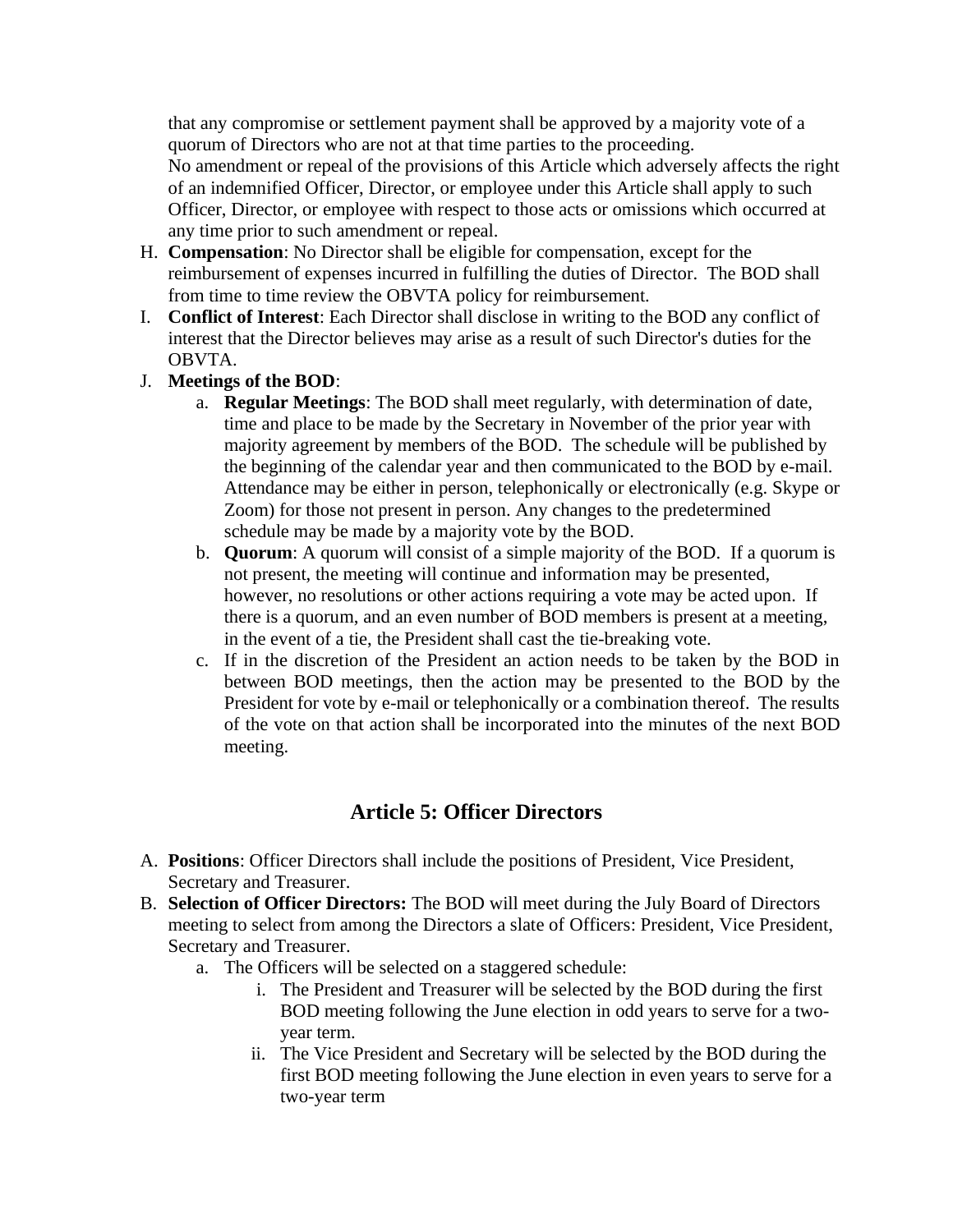- b. Each Officer will serve for a term of two years. Service of a full two-year term will be contingent upon re-election as a Director for some Officers.
- c. If a BOD member is serving as an Officer, and his/her term expires before the completion of the two-year Officer term, the individual must stand for re-election to the BOD. If the individual is re-elected to the BOD, he/she will continue to serve in the Officer position for the remainder of the two-year Officer term. If the individual is not re-elected to the BOD, the BOD at its next monthly BOD meeting will appoint a different BOD member to serve the remainder of the Officer term.
- C. **Duties**: While the duties described below are not all encompassing, they represent the basic duties and responsibilities for each of the offices:
	- a. **President**: The President shall preside over all meetings of the BOD and Membership, and shall supervise and direct all of the business and affairs of the OBVTA. The President shall be responsible for gathering input for BOD and Membership meetings. The President will be responsible for communications to the Membership (including oversight of the OBVTA website), and third parties who are outside the OBVTA Membership with whom the OBVTA needs to communicate. Examples include Toms River Council, Ocean County Board of Freeholders and other government officials and leaders of other Associations who have a similar purpose or who provide advocacy for the membership. The President may, however, appoint a BOD Director to take the lead on communications with a particular third party if deemed necessary.
	- b. **Vice President**: The Vice President shall perform the duties of the President in the event of a vacancy in the presidency or if the President becomes unable to perform those duties. The Vice President will be the primary liaison to the OBVTA business members and will be responsible for communications with this group and for organizing and conducting special meetings with business members as needed.
	- c. **Secretary**: The Secretary shall maintain the Bylaws. The Secretary will see that all notices required to be given in accordance with these Bylaws are actually given. The Secretary shall ascertain that a quorum does or does not exist in accordance with these Bylaws for all BOD and General Membership meetings and shall record and distribute the minutes of the BOD and Membership meetings. The Secretary shall keep a list of all Directors and their mailing and email addresses and phone numbers along with their terms of office. The Secretary will be responsible for the scheduling of meetings (see Article 3, Section I, and Article 4, Section J).
	- d. **Treasurer**: The Treasurer shall have charge of, and custody of, all funds of the OBVTA, and provide the BOD and Membership with financial information no less than quarterly. Financial information consists of a statement of cash receipts, disbursements, and cash balances. The Treasurer shall be responsible for maintaining the books and records of the OBVTA including checks and deposit slips, bank statements, a cash receipts and disbursements ledger, documentation supporting receipts and disbursements, and the OBVTA corporate seal. The Treasurer, the President, and one other BOD member will be authorized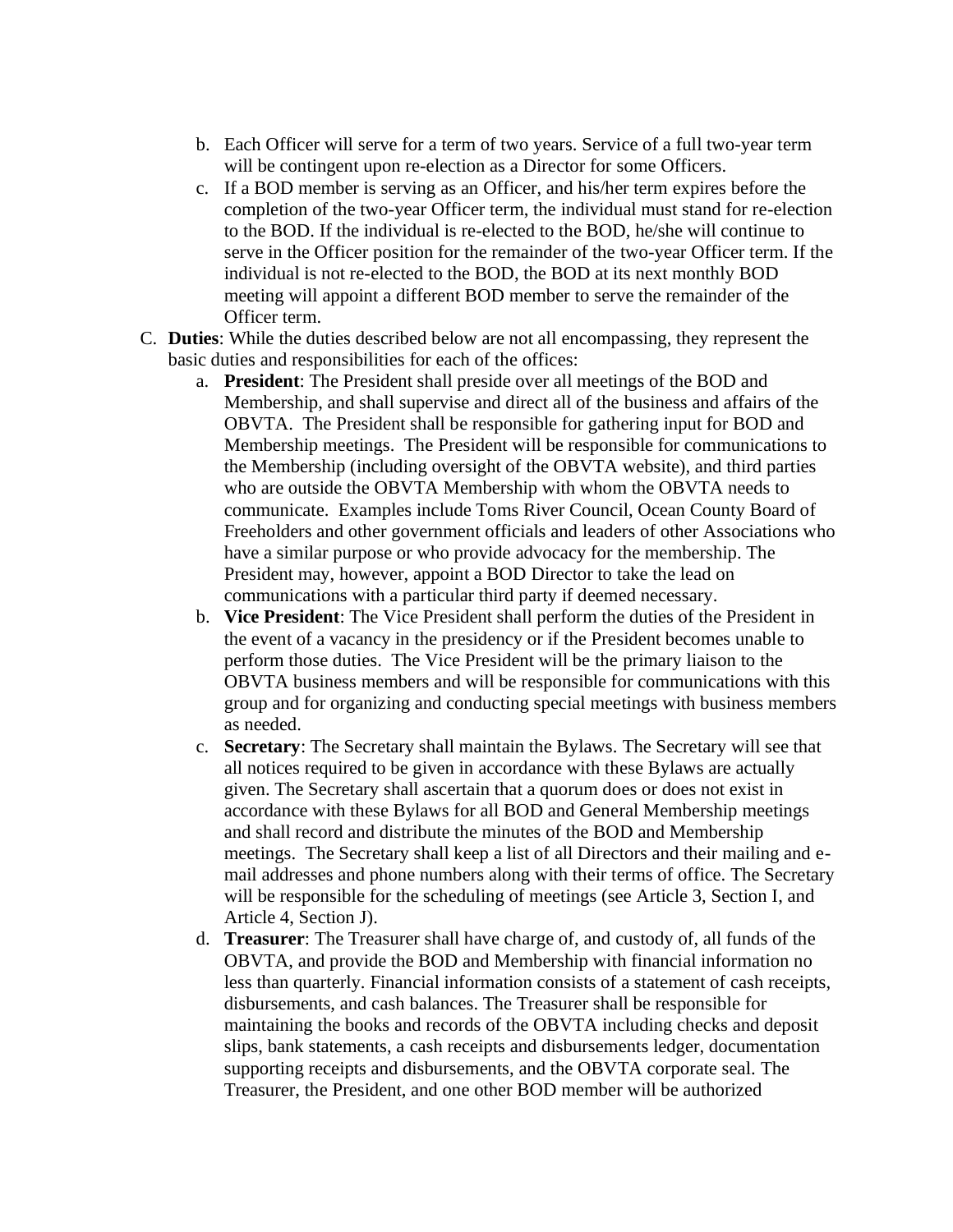signatures on OBVTA bank accounts. The Treasurer and the BOD member maintaining the record of membership will maintain the two keys to the OBVTA P.O. Box. The President can act as a substitute key holder.

- i. **Budgets:** The Treasurer will submit a budget for the next calendar year by December of the current calendar year to the BOD for its approval. Once the BOD approves the budget, it will be submitted to the General Membership at the first meeting of the next calendar year for a vote of approval.
- ii. **Bank Signatures:**
	- 1. Disbursements up to \$500 requires Treasurer or one other authorized signature
	- 2. Disbursements exceeding \$500 up to \$3,000 requires two authorized signatures
	- 3. Disbursements exceeding \$3,000 requires two authorized signatures following majority approval by the General Membership. General Membership approval of the budget authorizing the expenditure exceeding \$3,000 will constitute General Membership approval. Thus, the BOD will not be required to submit the expenditure a second time for approval.

## **Article 6: Committees**

- **A. Establishment of Committees**: The BOD may, at its discretion, establish committees to assist the BOD to manage the affairs of the OBVTA.
- **B. Ethics Committee**: The BOD will establish a standing Ethics Committee.
	- **a.** The Ethics Committee will consist of three BOD members appointed by the OBVTA President and four general members of the OBVTA nominated by the OBVTA President and approved by a majority of the BOD.
	- **b.** Members of the Ethics Committee will serve for a period of four years.
	- **c.** Vacancies on the committee of any of the three BOD members will be appointed by the OBVTA President and vacancies on the committee of any of the four general members shall be nominated by the OBVTA President and approved by a majority of the BOD.
	- **d.** BOD members or general members filling a vacancy will serve out the term of the position they are filling.
- **C. Additional Committees**: Other committees so established shall be chaired by a member of the BOD unless no members of the BOD are willing to do so. If that is the case, then the BOD may, at its discretion, invite an active member to do so.
	- **a.** The chair of the committee will report into, and make recommendations to, the BOD, including the number of members recommended to serve on the committee.
	- **b.** No member of a committee, including its chair, shall have the right to exercise the authority of the BOD, but only to make recommendations for BOD approval and/or submission to the General Membership.